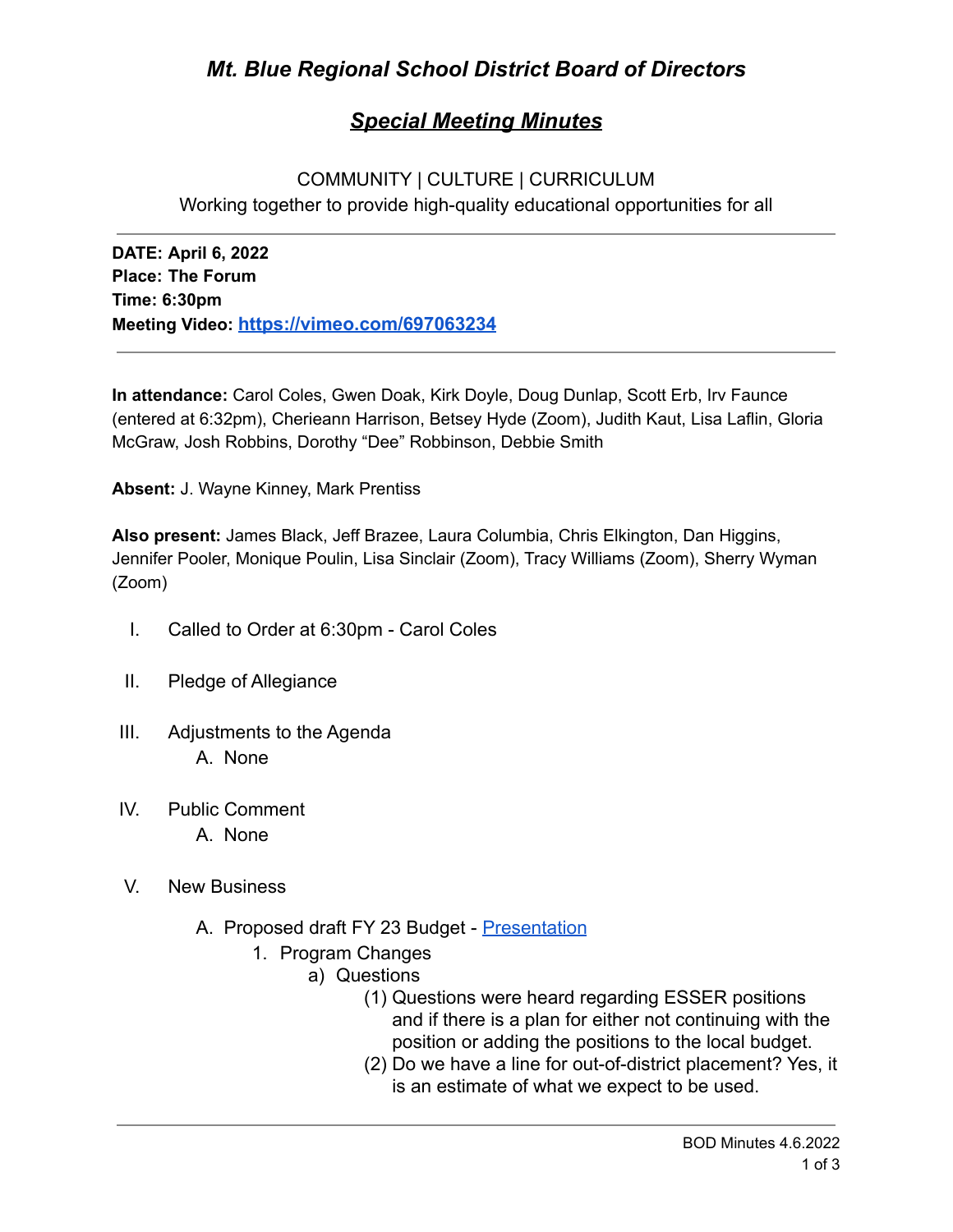- (3) How many students are in out-of-district placements? Currently, 17 are listed in PowerSchool and 3 are in referral.
- (4) What is the one-time cost for architectural studies on slide 12? Studies on our older buildings to inform the 10-year facilities/maintenance improvement plan. Suggestion to add engineering to the description as it isn't just an architectural review.
- (5) Are the custodian/driver positions continuing? Yes
- (6) Per pupil expenditures charts should be included.
- (7) Process for communications to share some of the nuances that have been discussed tonight.
- 2. Positions
	- a) New
	- b) Restructured
		- (1) Shifting Responsibilities
- 3. [Expenditures](https://drive.google.com/file/d/1oj7M772owVhvIHaxchPAPivte4T0sUNq/view?usp=sharing)
- 4. [Revenue](https://drive.google.com/file/d/12Z9_NTukFsl7JjR3F_5OQWfC1XtTFNfv/view?usp=sharing)
- 5. Budget (Overall & Local #s)
- 6. [Town Assessments](https://drive.google.com/file/d/1iE9VH901wW4h_NXnevsX7Ryya8S2a5b0/view?usp=sharing)
- 7. Reserve Accounts
- 8. [ESSER Funds](https://drive.google.com/file/d/1bvMPlSBpczenAdBwcCbXOW7nFKAJ_aA0/view?usp=sharing)
	- a) Overall Program Breakdowns
	- b) Position Breakdowns
	- c) COVID Related
		- (1) Supplement vs Supplant

| Move to send the draft budget<br>to the April 12 meeting for<br>review by the public and<br>community | Yeas: Carol Coles, Gwen<br>Doak, Kirk Doyle, Doug<br>Dunlap, Scott Erb, Irv<br>Faunce, Cherieann Harrison,<br>Judith Kaut, Lisa Laflin, Gloria<br>McGraw, Josh Robbins,<br>Dorothy "Dee" Robbinson,<br>Debbie Smith<br>Nays: None<br>Abstained: None<br>Vote: 13:0:0 (838:0:0) | Motion: Cherieann Harrison<br>Seconded: Gloria McGraw<br>Motion: Passed |
|-------------------------------------------------------------------------------------------------------|--------------------------------------------------------------------------------------------------------------------------------------------------------------------------------------------------------------------------------------------------------------------------------|-------------------------------------------------------------------------|
|-------------------------------------------------------------------------------------------------------|--------------------------------------------------------------------------------------------------------------------------------------------------------------------------------------------------------------------------------------------------------------------------------|-------------------------------------------------------------------------|